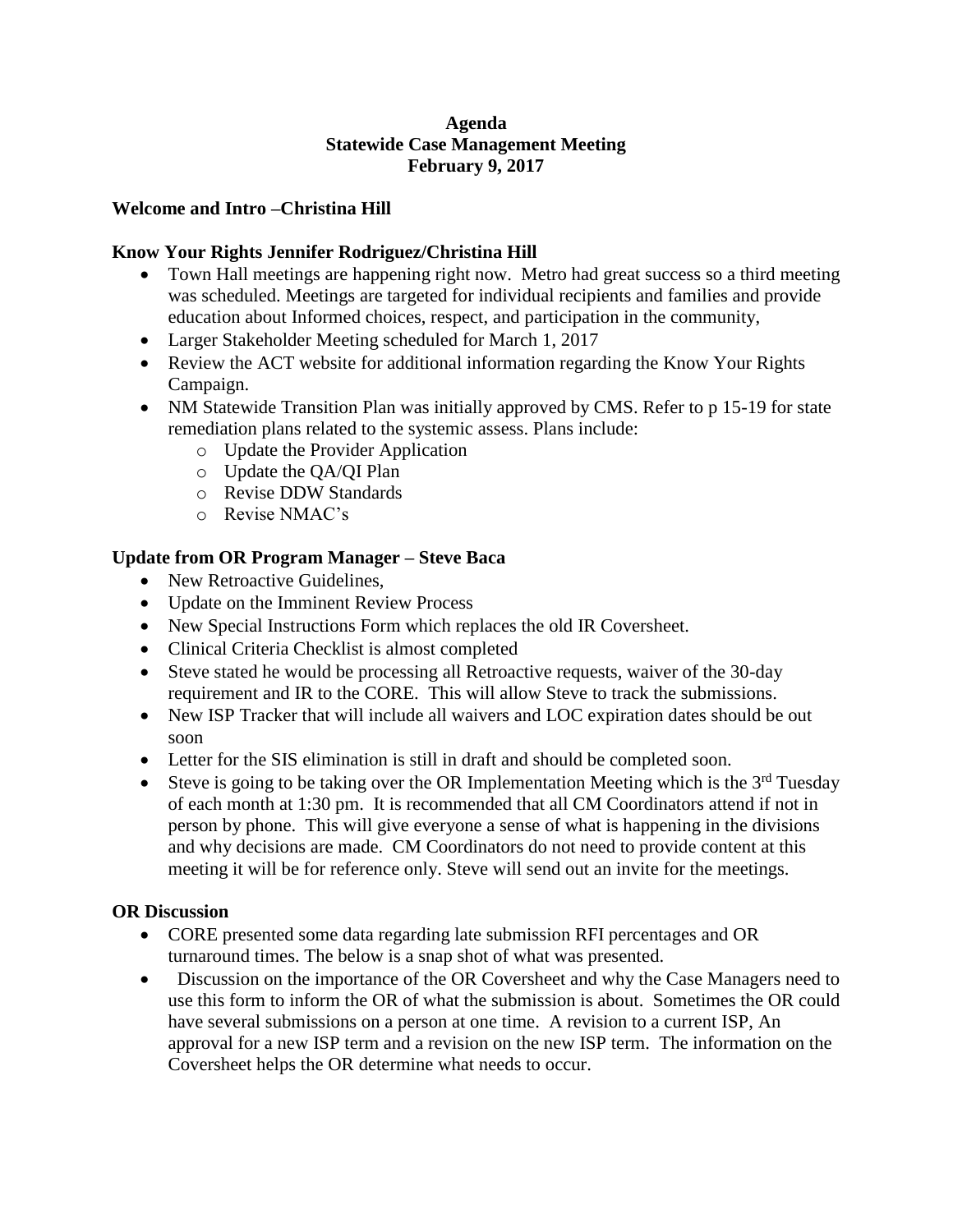• There was discussion on submissions to the OR and Doug stated that anything emailed after 4:00pm today will be logged in the next business day. The group was not aware of this 4:00pm timeline.

## **HSD Updates**

- Complete transition of Jackson Class budgets has been implemented. HSD is closely monitoring the TPA on the transition. Transition has been successful with an average turnaround time of 1.7 days. Please continue to submit Jackson Class budget through the Jackson fax line or via JIVA (please remember to select Jackson when creating the episode in JIVA).
- New Third Party Assessor (TPA) Coversheet has been updated the effective date of the updated form is 1/1/17. This form should be used when submitting any Level of Care (LOC) submissions, Jackson class Members Budgets, LOC, and Revisions and Children's Budgets, LOC and Revision to Qualis for processing. (NOTE: This TPA coversheet is not required when submitting via JIVA.)
- HSD discussed the importance of using JIVA and how beneficial it is to Case Managers when needing information on a submission such as:
	- $-$  View the status of the submission
	- Receive alerts when there is an RFI and or approvals (alerts are only available when logged into JIVA on your dashboard. No email is sent)
	- Be able to respond to the RFI via submission into JIVA. (Quicker turnaround)
	- Be correspond with Qualis Health on a submission via the JIVA notes.
	- Be able to retrieve and print out any approved documents such as LOC abstracts, approved budgets worksheets.
- JIVA is available to any Case Manager, ask your Case Manager director for complete details or contact Qualis Health.

**Regional Office Case Management Coordinators-** These are your Case Management Experts and your first point of contact

- Cathy Saxton- NWRO
- Cheryl Dunfee-SWRO
- Debra Medina- SERO
- Jenny Bartos- NERO
- Ellen Hardman, Debra Hayden and Steve Moyers -METRO Statewide Case Management Coordinator should be hired soon.

# **12:15 pm -2:00 pm Policy Updates and Announcements**

- Review of e-blasts/updates over the last quarter. See attachments
- DHI Implementation of Abuse Neglect and Exploitation Training and Notification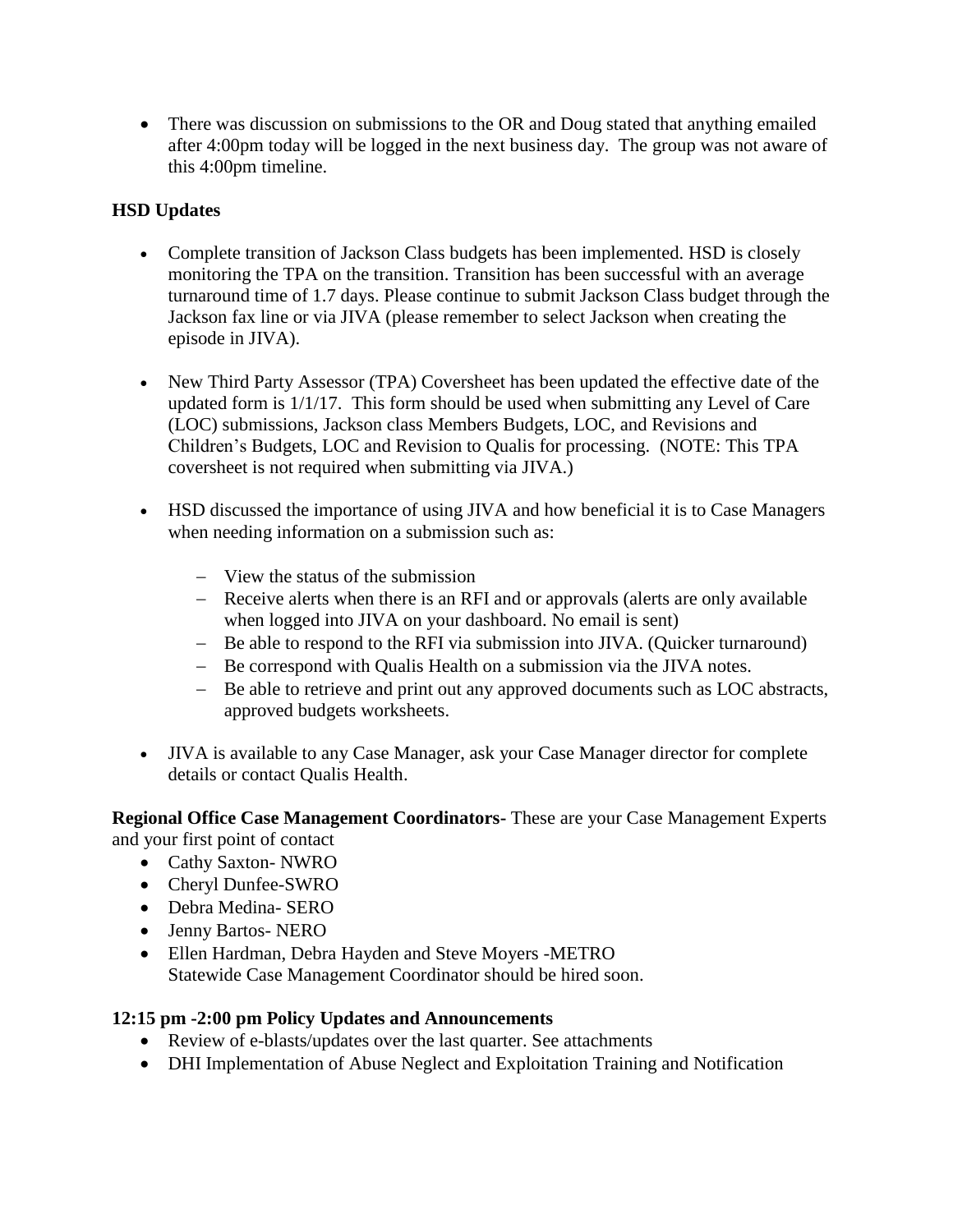See DHI Director's Release on Implementation of DHI ANE Training: <https://nmhealth.org/publication/view/general/3161/> and Updated Reporting Guide: <https://nmhealth.org/publication/view/guide/2188/>

- Case Management Client Satisfaction Survey- DDSD has received your suggestions and will update as we work on larger project involving the requirements for QA/QI plans. For this year please use the same survey and the roll up report. We will have an extended deadline this year. Instructions will follow in separate email.
- Jackson Updates:
	- 1. DDSD has remaining obligations in the Jackson lawsuit in three areas: Health, Safety and Supported Employment. There are approximately 22 Jackson Evaluative Components (ECs) for each of the three areas mentioned above. Although case management has been disengaged, case managers do have a role and is involved in some of the other remaining ECs.
	- 2. Supported Employment competency based training for case managers. See attached (DRAFT Jackson EC- Training for CM) and provide feedback to CMAAC or Carrie Roberts, M.Ed., CESP, Community Inclusion Manager 505-476-8979 (office) 505- 570-7974 (cell). March 1, 2017 is a stakeholder meeting – call Carrie for more information
	- 3. CPR Repeat Findings: See CPR reports at [http://jacksoncommunityreview.org/index\\_files/Page842.htm](http://jacksoncommunityreview.org/index_files/Page842.htm)
	- 4. DDSD responses to CPR report include several projects related to case management that are also tied to work required for compliance with NM Statewide Transition Plan and reissue of Standards related to Waiver Renewal Process Projects include revisions and updates to:
		- DDW Service Standards
		- Provider application process,
		- QA/QI Plan requirements,
		- CM Resource Manual
		- ISP Template
		- Site Visit Tool
	- 5. Disengagement from *Safety Objective S [Kutas] 1.4.1 (***Provide information regarding ANE reports/investigations to designated stakeholders** requires case manager to play a role in notification to individual of both substantiated and unsubstantiated reports of ANE. A new letter is being issued by DHI related to substantiated findings and guidelines are being developed for notification and tracking using the site visit monitoring tool of unsubstantiated findings. Detail will be provided in coming months.